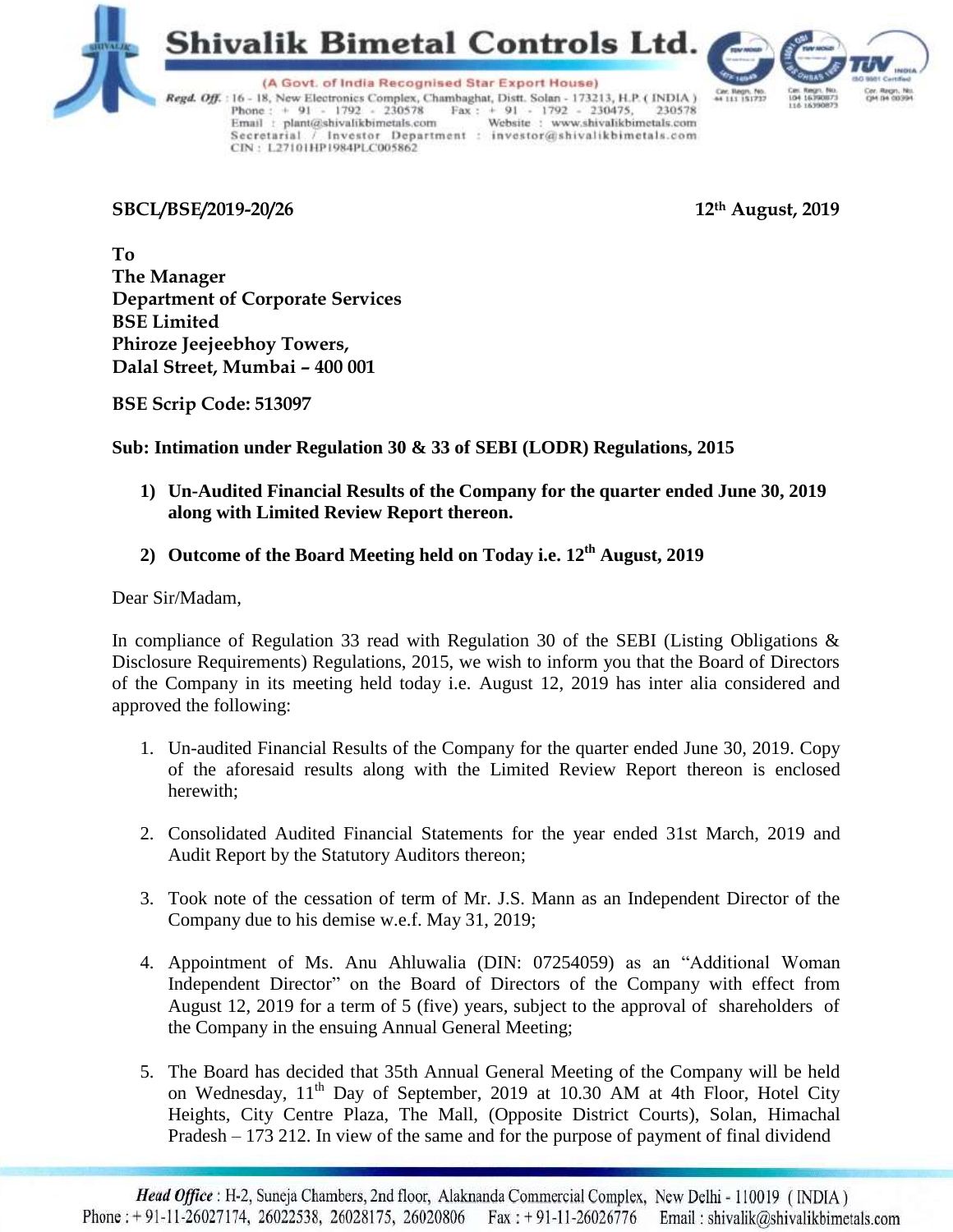for the financial year 2018-19, the Register of Members and Share Transfer Books of the Company will remain closed from  $05<sup>th</sup>$  September, 2019 to  $11<sup>th</sup>$  September, 2019 (both days inclusive). Dividend will be paid to the members /beneficial owners, whose name appears in the register of members as at the end of business hours on  $04<sup>th</sup>$  September, 2019;

6. The Board has decided that the cut -off date for determining the voting rights for Evoting on the resolutions listed in the Notice of Annual General Meeting will be Wednesday, 04<sup>th</sup> September, 2019.

The details as required under Regulation 30 of the SEBI (Listing Obligations & Disclosure Requirements) Regulations, 2015 read with the SEBI Circular no. CIR/CFD/CMD/4/2015 dated September 9, 2015 are enclosed herewith as Annexure-A.

In terms of Regulation 30, it may further be noted that Board meeting commenced at 02.00 PM (IST) and concluded at 4.15 PM (IST).

You are kindly requested to take the above information on records, please.

Thanking you,

## **For Shivalik Bimetal Controls Limited**

 $\left.\bigoplus \bigoplus \bigoplus \bigoplus \limits_{\substack{\text{Srel}_2 \text{subG0} \text{subG0} \text{subG18} \text{subG14} \text{subG14} \text{subG14} \text{subG26} \text{subG18} \text{subG26} \text{subG18} \text{subG36} \text{subG36} \text{subG48} \text{subG48} \text{subG48} \text{subG48} \text{subG48} \text{subG48} \text{subG48} \text{subG48} \text{subG48} \text{subG48} \text{subG48} \text{subG48$ 

**Aarti Jassal Company Secretary & Compliance Officer**

**Encl: As above**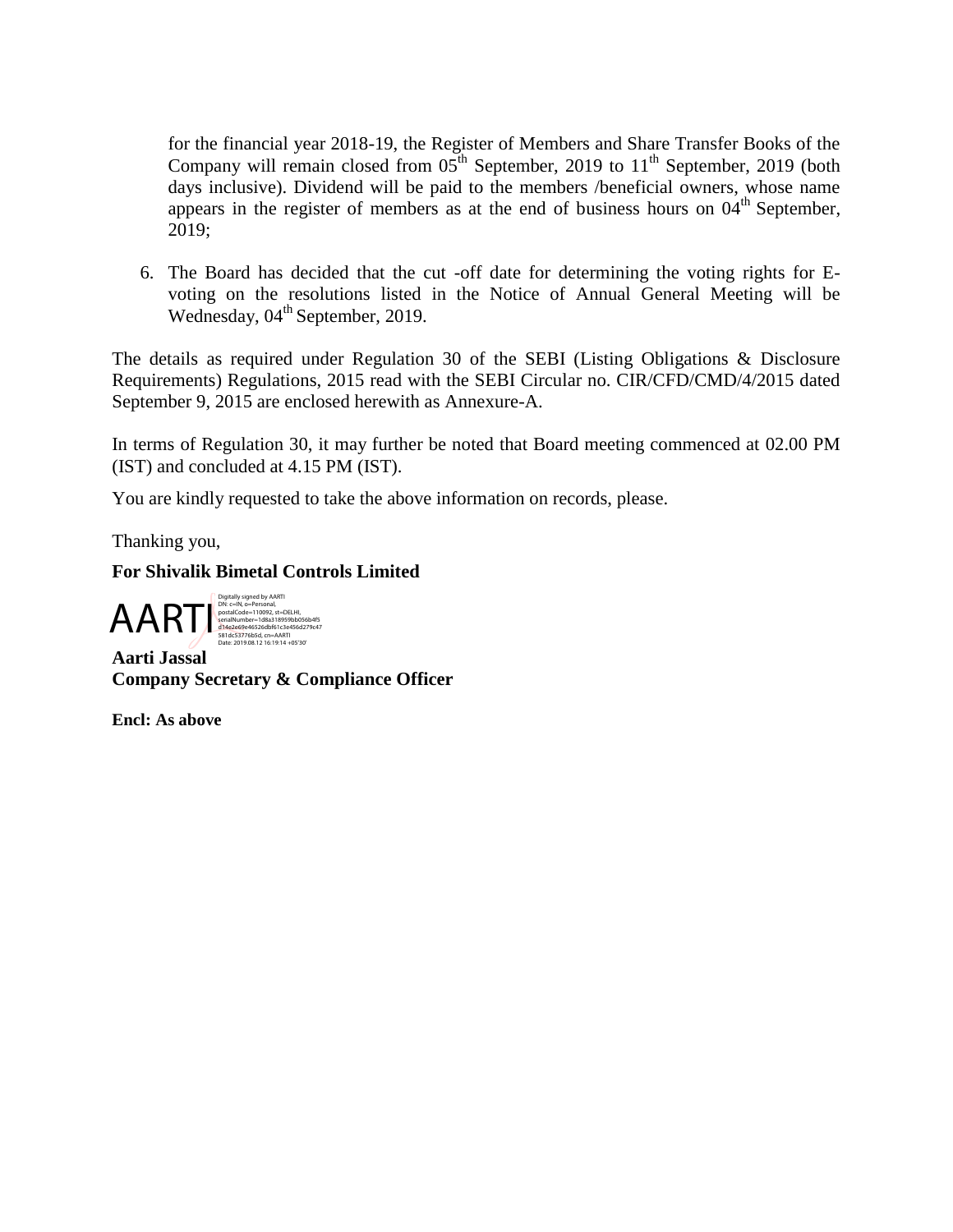### **Annexure-A**

**Disclosure required pursuant to Regulation 30 of the SEBI (Listing Obligations & Disclosure Requirements) Regulations, 2015 read with the SEBI Circular no. CIR/CFD/CMD/4/2015 dated September 9, 2015 w.r.t. change in Directors is given herein under:**

| S.<br>No.      | <b>Particulars</b>                                                                                  | Mr. J.S. Mann                                                                                                                     | Ms. Anu Ahluwalia                                                                                                                                                                                                                                                                                                                                                                                                                                                                                                                                                                                                                                                                                                                                                                                                                   |
|----------------|-----------------------------------------------------------------------------------------------------|-----------------------------------------------------------------------------------------------------------------------------------|-------------------------------------------------------------------------------------------------------------------------------------------------------------------------------------------------------------------------------------------------------------------------------------------------------------------------------------------------------------------------------------------------------------------------------------------------------------------------------------------------------------------------------------------------------------------------------------------------------------------------------------------------------------------------------------------------------------------------------------------------------------------------------------------------------------------------------------|
| $\mathbf{1}$   | Reason for change<br>viz., appointment,<br>resignation, removal,<br>death or otherwise              | Cessation of term of<br>Mr. J.S. Mann as an<br>Independent Director<br>of the Company due<br>to his demise w.e.f.<br>May 31, 2019 | Appointment of Ms. Anu Ahluwalia<br>(DIN: 07254059) as an "Additional<br>Woman Independent Director", subject<br>to the approval of shareholders of the<br>Company                                                                                                                                                                                                                                                                                                                                                                                                                                                                                                                                                                                                                                                                  |
| $\overline{2}$ | of<br>Date<br>appointment/cessation<br>(as applicable) $&$ term<br>of appointment                   | May 31, 2019                                                                                                                      | w.e.f. August 12, 2019 for a term of $5$<br>(five) years                                                                                                                                                                                                                                                                                                                                                                                                                                                                                                                                                                                                                                                                                                                                                                            |
| $\overline{3}$ | Brief profile (in case<br>of appointment)                                                           | NA                                                                                                                                | Ms. Anu Ahluwalia is qualified MA<br>(Economics) from Rajasthan university<br>and B. Ed from Annamalai University.<br>She is an educationist with over 30 years<br>of experience. She is a social worker,<br>working in the local area for the<br>immediate betterment of the people and<br>infrastructure, through awareness and<br>direct engagement with local populace.<br>She has been a member of Army Women<br>Welfare Association at various levels<br>from 1984 to 2008. She has also got the<br>appreciation certificate for excellent<br>performance of her students in Board<br>examination results conducted by CBSE<br>from Union Education Minister twice in<br>recent years. One of her Economics<br>student in 2019 has represented India in<br>International Economics Olympiad held<br>at St Petersburg, Russia. |
| $\overline{4}$ | Disclosure<br>of<br>relationships between<br>directors (in case of<br>appointment of a<br>director) | <b>NA</b>                                                                                                                         | Ms. Anu Ahluwalia is not related to any<br>Director of the Company                                                                                                                                                                                                                                                                                                                                                                                                                                                                                                                                                                                                                                                                                                                                                                  |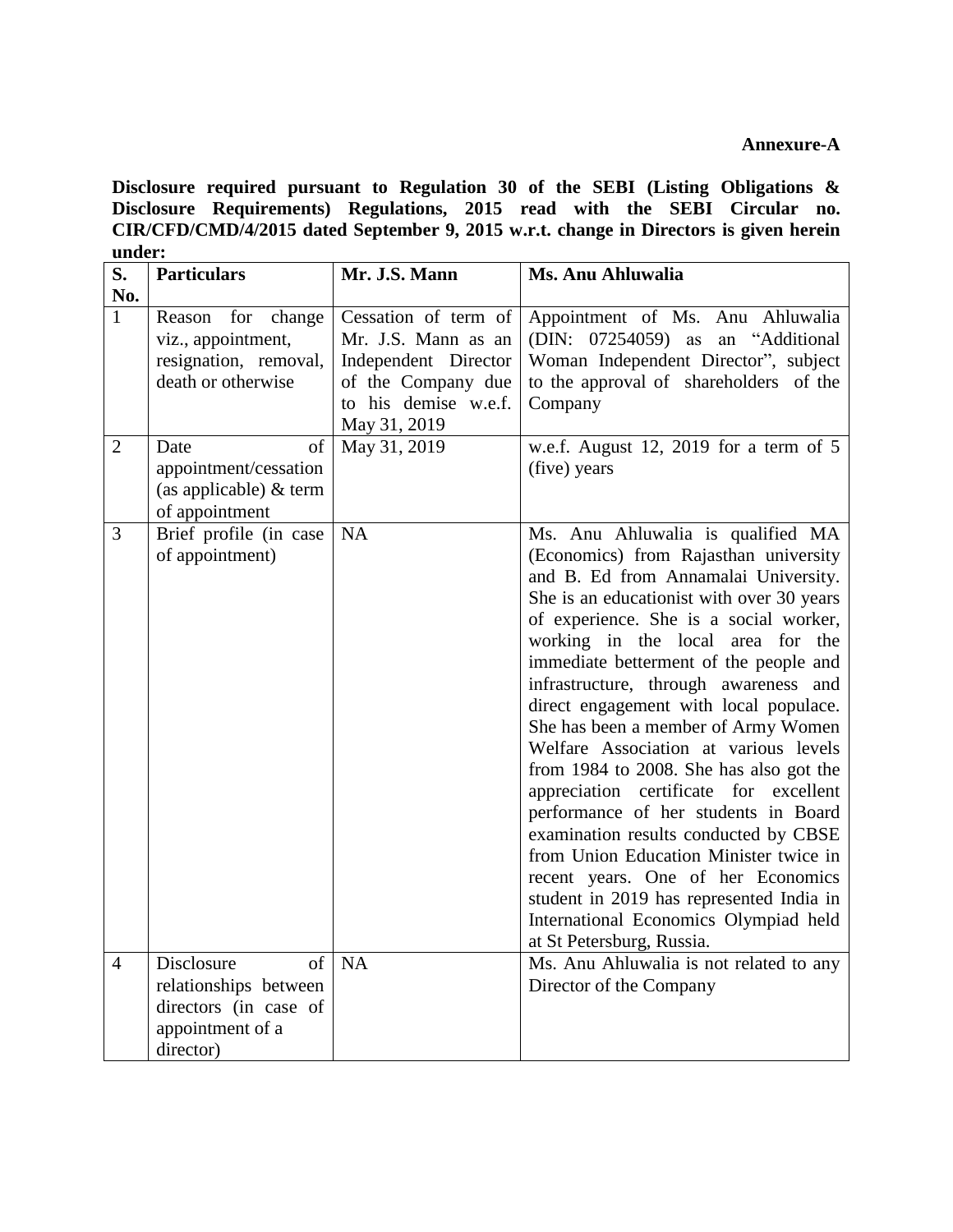#### SHIVALIK BIMETAL CONTROLS LIMITED Regd. Office: 16-18, New Electronics Complex Chambaghat, District Solan (Himachal Pradesh)-173213 CIN : 1.27101HP1984PLC005862

STATEMENT OF UNAUDITED STANDALONE HNANCIAL RESULTS FOR THE QUARTER ENDED 2011 JUNE 2019 (Fin lakhs, except FPS)

| S No. |                                                                   | Quarter Ended |          |             | Year Ended   |
|-------|-------------------------------------------------------------------|---------------|----------|-------------|--------------|
|       |                                                                   | 30.06.19      | 31.03.19 | 30.06.18    | 31.03.19     |
|       | Unaudited                                                         | Unaudited     | Audited  | Unaudited   | Audited      |
| 1.    | Revenue from Operations                                           | 5,068.29      | 4.767.80 | 5,032.15    | 19,339.15    |
| 2.    | Other Income                                                      | 119.69        | 195.66   | 118.34      | 538 66       |
| 3.    | Total Income (1+2)                                                | 5,18798       | 4.963.46 | $5.150 + 9$ | 19,877.81    |
| 4.    | Expenses                                                          |               |          |             |              |
|       | a) Cost of materials consumed                                     | 2.641.83      | 2.615.45 | 2.58705     | 10,865.57    |
|       | b) Excise Duty                                                    | ù,            | ä.       | v           |              |
|       | c) Purchase of stock-in-trade                                     |               | u        |             |              |
|       | d) Changes in inventories of finished goods and work in progress  | 334.21        | (54807)  | 88.72       | (1, 278, 29) |
|       | e) Employees benefit expense                                      | 476.55        | 469.50   | 394.30      | 1,691.56     |
|       | f) Finance costs                                                  | 91.48         | 96.77    | 79 27       | 357.73       |
|       | e) Depreciation and amortisation expense                          | 145 22        | 136.69   | 112.81      | 484 86       |
|       | It) Other expenses                                                | 1,076 10      | 1,374.19 | 1,078.77    | 4,506.42     |
|       | <b>Total expenses</b>                                             | 4.765.39      | 4,144.53 | 4,340.92    | 16,627.85    |
| 5.    | Profit from Operations before Exceptional Items and tax (3-4)     | 422.59        | 818.93   | 809 57      | 3,249.96     |
| 6.    | Exceptional fiems- (Income)/Expense                               |               |          |             |              |
| 7.    | Profit before Tax (5-6)                                           | 422 59        | 818 93   | 809 57      | 3.249 96     |
| 8.    | <b>Tax expense</b>                                                |               |          |             |              |
|       | a) Current Tax                                                    | 140.00        | 236.85   | 237 00      | 958.88       |
|       | b) Deferred Tax                                                   | (11.32)       | 0.01     | (786)       | (1681)       |
|       | <b>Total Tax Expenses</b>                                         | 128 68        | 236.86   | 229 14      | 942.07       |
| 9.    | Net Profit for the Period (7-8)                                   | 293.91        | 582.07   | 580 43      | 2,307.89     |
| 10.   | Other Comprehensive Income                                        |               |          |             |              |
|       | a) if Items that will not be reclassified to Profit & loss        | ÷             | (1968)   |             | (3.88)       |
|       | ii 1 Income Tax related to the above                              | ×             | 6.60     | $\sim$      | 113          |
|       | b) i) Items that will be reclassified to Profit & loss            | u             |          | ÷           |              |
|       | ii ) Income Tax related to the above                              | $\sim$        | ÷        | ÷           |              |
|       | Total Other Comprehensive Income for the period [a(i+ii)+b(i+ii)] |               | (13.08)  |             | (2.75)       |
| 11.   | Total Comprehensive Income for the period (9+10)                  | 293.91        | 568.99   | 580.43      | 2,305.14     |
| 12.   | Paid-up equity share capital                                      |               |          |             |              |
|       | (Face Value of the Share 2/- Each)                                | 768.06        | 768.06   | 768.06      | 768.06       |
| 13.   | Other Equity                                                      | ٠             | Q.       | ÷           | 9,786.06     |
| 14.   | Earnings Per Share (Face Value of the share ' 2/ each)            |               |          |             |              |
|       | a) Basic                                                          | 0.77          | 1.48     | 1.51        | 6.00.        |
|       | b) Diluted                                                        | 0.77          | 1.48     | 1.51        | 6.00         |

NOTES:

The above financial results were reviewed by the Audit Committee in their meeting held on 12th August, 2019 and approved by the Board of Directors of the Company at their meeting held on 12th August, 2019. The Statutory Au expressed an unmodified Audit opinion.

2. Effective April 01, 2019, the Company has adopted Ind AS 116 "Leases" and applied the standard to lease arrangements existing on the date of initial application using the modified retrospective approach with right-of-use asset recognized at an amount equal to the lease liability adjusted for any prepayments/ accruals recognized in the balance sheet immediately before the date of initial application. Accordingly, comparatives for the year ended March 31, 2019 have not been retrospectively adjusted

3. As the Company's activities involve predominantly one business segment i.e., Process and Product Engineering, which are considered to be a single primary business segment, therefore the disclosure requirement of Ind AS-108, operating segments is not applicable.

a ppintane.<br>4. These financial results have been prepared in accordance with the recognition and measurement principles of applicable Indian<br>4. These financial results have been prepared in accordance with the relevant con (Listing Obligations and Disclosure Requirements) Regulations, 2015 and SEBI Circular dt. 5th July, 2016

5. The figures for the previous periods have been regrouped/rearranged, wherever necessary to conform to the current period's classification.

6. The figures for the quarter ended 31st March, 2019 are the balancing figures between audited figures in respect of the full financial year and published year-to-date figures up to the end of 3rd quarter of the relevant financial year.

Place: New Delhi Date: 12.08.2019



For and on behalf of Board of Directors (N. S. Ghumman) Managing Director DIN: 00002052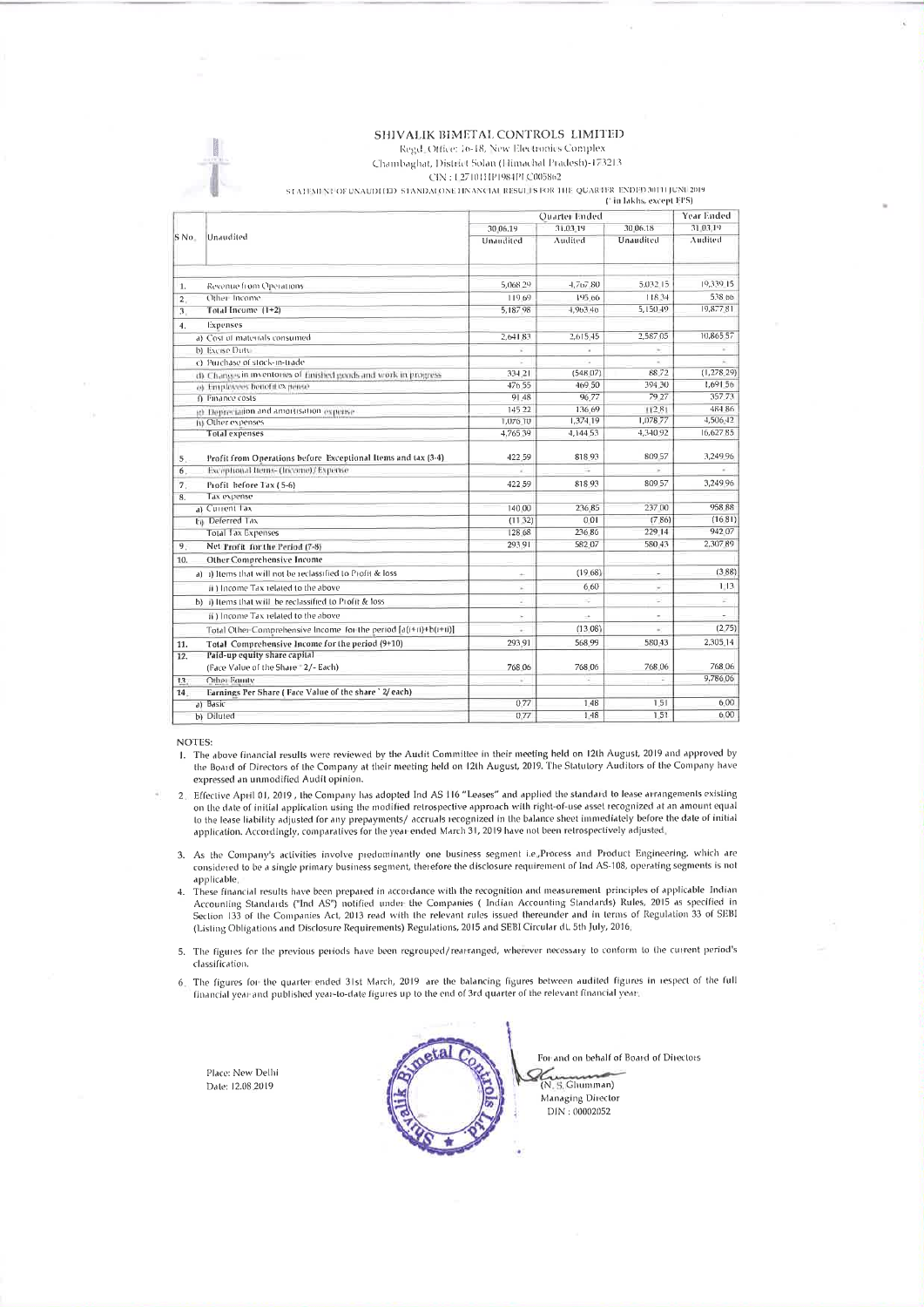### **ARORA GUPTA & Co. CHARTERED ACCOUNTANTS**

HO: T-2, Gole Market, Rudrapur, Udham Singh Nagar, Uttarakhand

M: +91 9012474456 aroragupta.ca@gmail.com

Independent Auditor's Review Report on the Unaudited Standalone Financial Results of the Company pursuant to the Regulation 33 of the SEBI (Listing Obligations and Disclosure Requirements) Regulations, 2015, as amended.

To,

The Board of Directors, Shivalik Bimetal Controls Limited

- 1. We have reviewed the accompanying statement of Unaudited Standalone Financial results of Shivalik Bimetal Controls Limited ("the Company") for the quarter ended 30<sup>th</sup> June, 2019 ("the Statement"), attached herewith being submitted by the Company pursuant to the requirement of Regulation 33 of the SEBI (Listing Obligations and Disclosure Requirements) Regulations, 2015 as amended, read with SEBI Circular no. CIR/CFD/CMD/44/2019 dated March 29, 2019 ("the Circular").
- 2. The preparation of the Statement in accordance with the recognition and measurement principles laid down in Indian Accounting Standard 34, (Ind AS 34) "Interim Financial Reporting" prescribed under section 133 of the Companies Act, 2013, as amended, read with relevant rules issued thereunder and other accounting principles generally accepted in India, read with the Circular is the responsibility of the Company's management and has been approved by the Board of Directors of the Company. Our responsibility is to issue a report on the Statement based on our review.
- 3. We conducted our review of the statement in accordance with the standard on Review Engagement (SRE) 2410, "Review of Interim Financial Information performed by the Independent Auditor of the Entity", issued by the Institute of Chartered Accountants of India. This Standard requires that we plan and perform the review to obtain moderate assurance as to whether the statement is free of material misstatement. A review is limited primarily to inquiries of company personnel and analytical procedures applied to financial